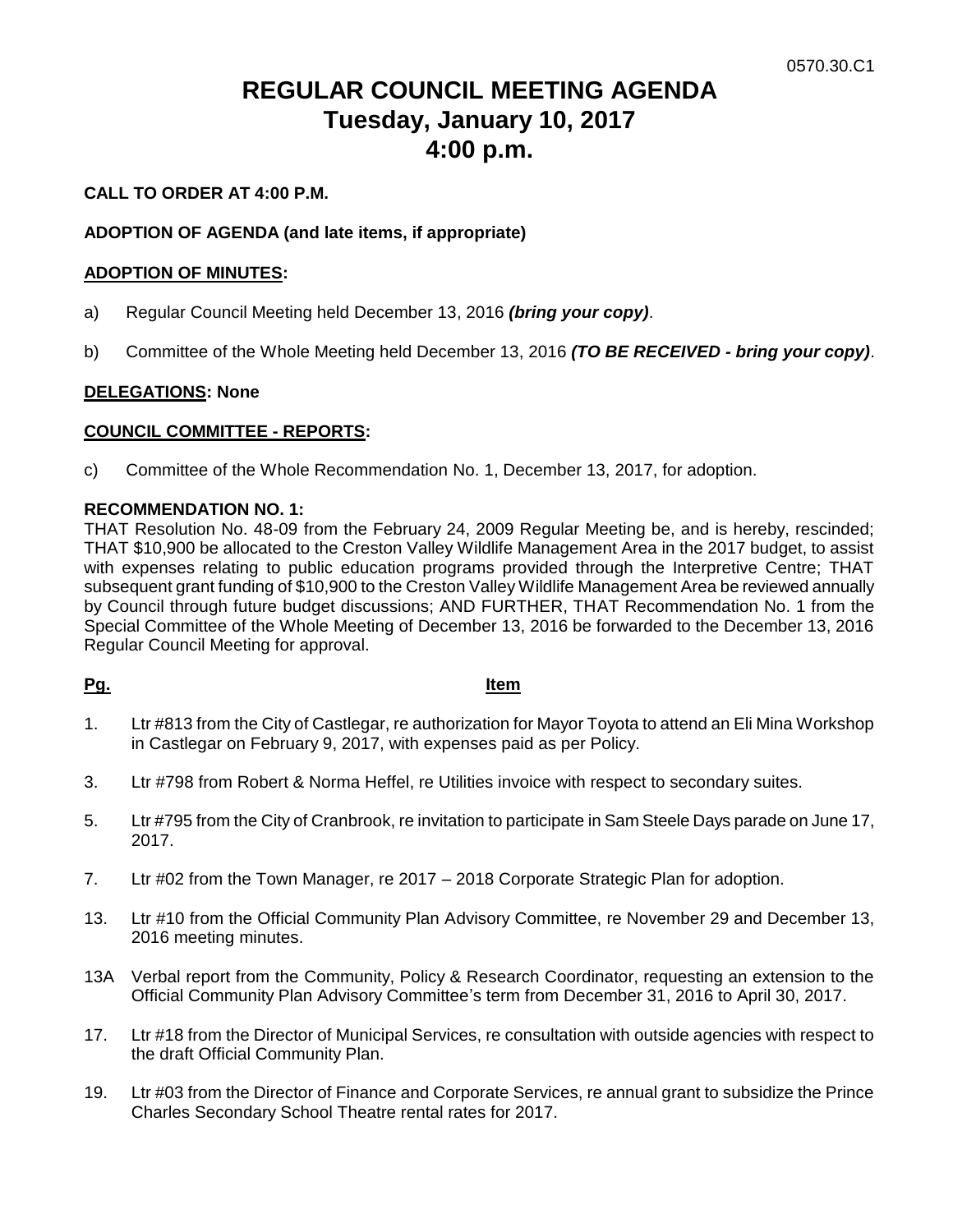- 23. Ltr #809 from the Ministry of Community, Sport & Cultural Development, re a review of rural education practices and rural education funding.
- 27. Ltr #808 from the Association of Kootenay & Boundary Local Governments, re Notice for submitting resolutions for the 2017 AKBLG Annual General Meeting.
- 31. Ltr #15 from the Director of Municipal Services, re Development Variance Permit Application for 128 10<sup>th</sup> Avenue North.
- 39. Ltr #17 from the Town Manager, re limited delegation of authority to staff bylaw.
- 41. Ltr #16 from the Director of Municipal Services, re Rezoning Application for 718, 724, 730, 736, 742 & 806 Hawkview Drive.

# **BYLAWS:**

### **Pg. Item**

- 53. Bylaw No. 1843, Zoning Amendment Bylaw (Hawkview Drive) *(1st & 2 nd Readings)*
- 55. Bylaw No. 1855, Delegation of Authority Bylaw *(1st & 2nd Readings)*
- 55A Bylaw No. 1855, Delegation of Authority Bylaw *(3rd Reading)*
- 56. **REVIEW STRATEGIC PRIORITIES CHART (to be reviewed at the first Council meeting of each month) Town Manager to provide verbal updates to Council.**
- 57. **REVIEW FOLLOW-UP ACTON LIST (to be reviewed the first Council meeting of each month)**

# **NEW BUSINESS:**

# **REPORTS OF REPRESENTATIVES:**

- Council Member Verbal Reports
- Staff Verbal Reports (first meeting of each month)
- 58. Receive Verbal Reports of Council (and staff) members.

#### **GIVING OF NOTICES:**

COTW – Jan. 17, 31; Feb. 7, 21; Mar. 21; Apr. 18, 2017 COUNCIL –  $2^{nd}$  &  $4^{th}$  Tuesdays of each month; Jan. 24, Feb. 14, 28, Mar. 14, 28, Apr. 11, 25, 2017 AKBLG – Apr. 26 - 28, 2017 FCM – Jun. 1 - 5, 2017

| <b>Acting Mayors - 2017</b> |                  |          |              |
|-----------------------------|------------------|----------|--------------|
| January                     | Clr. Unruh       | February | Clr. Comer   |
| March                       | Clr. Elford      | April    | Clr. Wilson  |
| May                         | To be determined | June     | Clr. Boehmer |
| July                        | Clr. Unruh       | August   | Clr. Comer   |
| September                   | Clr. Elford      | October  | Clr. Wilson  |
| November                    | To be determined | December | Clr. Boehmer |